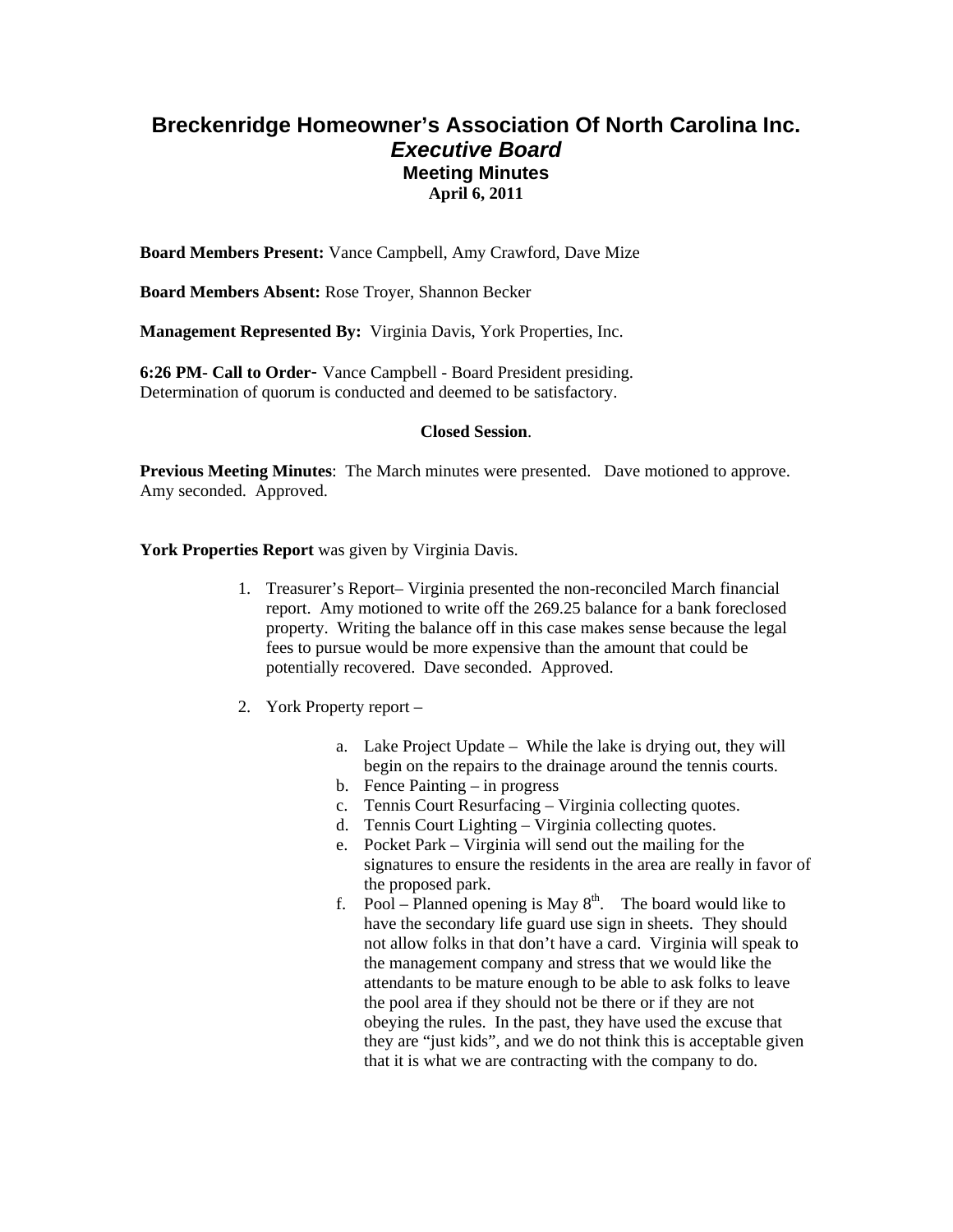**Motion is made to end closed session and open meeting to the membership -This is a non-debatable motion. All were in favor and the session ends.** 

**Floor is opened to general questions and comments from the membership** 

## **Committee Reports:**

## **Architectural:**

- 104 Button, would like to install solar panels. Dan Lezama of Yes Solar Solutions presented what the panel would look like. The board decided that guidelines need to be written prior to approval. He will email us the address of a house with panels he installed in Cary Park so that we can drive by to see how it looks.
- Sam Ghosh would like to plant 15 trees. Approved.
- 298 Mannington Drive would like to install a standard storm door. Approved pending sub association approval.
- 300 Masterwood Way would like to install a style C fence. Approved.
- 608 Sutter Gate would like to install a standard storm door. Approved pending sub association approval.
- 109 Durston Loop wants to install numbers on their garage door. Approved pending sub association approval.
- 109 Kurtner Court would like to extend their deck. Approved.
- 419 Willingham would like to add a basketball goal. Approved pending neighbor approval.
- 525 Ruby Walk Drive would like to add 3 river birch trees to common property. Denied due to covenant that restricts plantings in the common areas.
- 701 Willingham Road would like to add trees adjacent to the common property. Approved.
- 107 Millicent Way would like to install a style C fence. Approved per site plan adjustment made by the executive board. The fence should only come up half way on the sides of the house.
- 106 Kurtner court would like to install a storm door and tiles on the back porch. Approved.

**Grounds:** Virginia will work with the ground company. She wants to make sure the reseeding goes appropriately. Vance offered to help. Amy will send email to the board about yard of the month. Idea is that Virginia could recruit members from sub associations to do the judging. Funds will need to be allocated.

**Social**: Ericka Connor was presented that the spring fling was good considering the problems with the high winds. Casino night is July  $16<sup>th</sup>$ . Sign up will begin a month in advance. Vance would like for the social committee members to have nice shirts with logos or something to indicate that they are volunteers. Erica will look into this.

### **Communication:** Nothing to report.